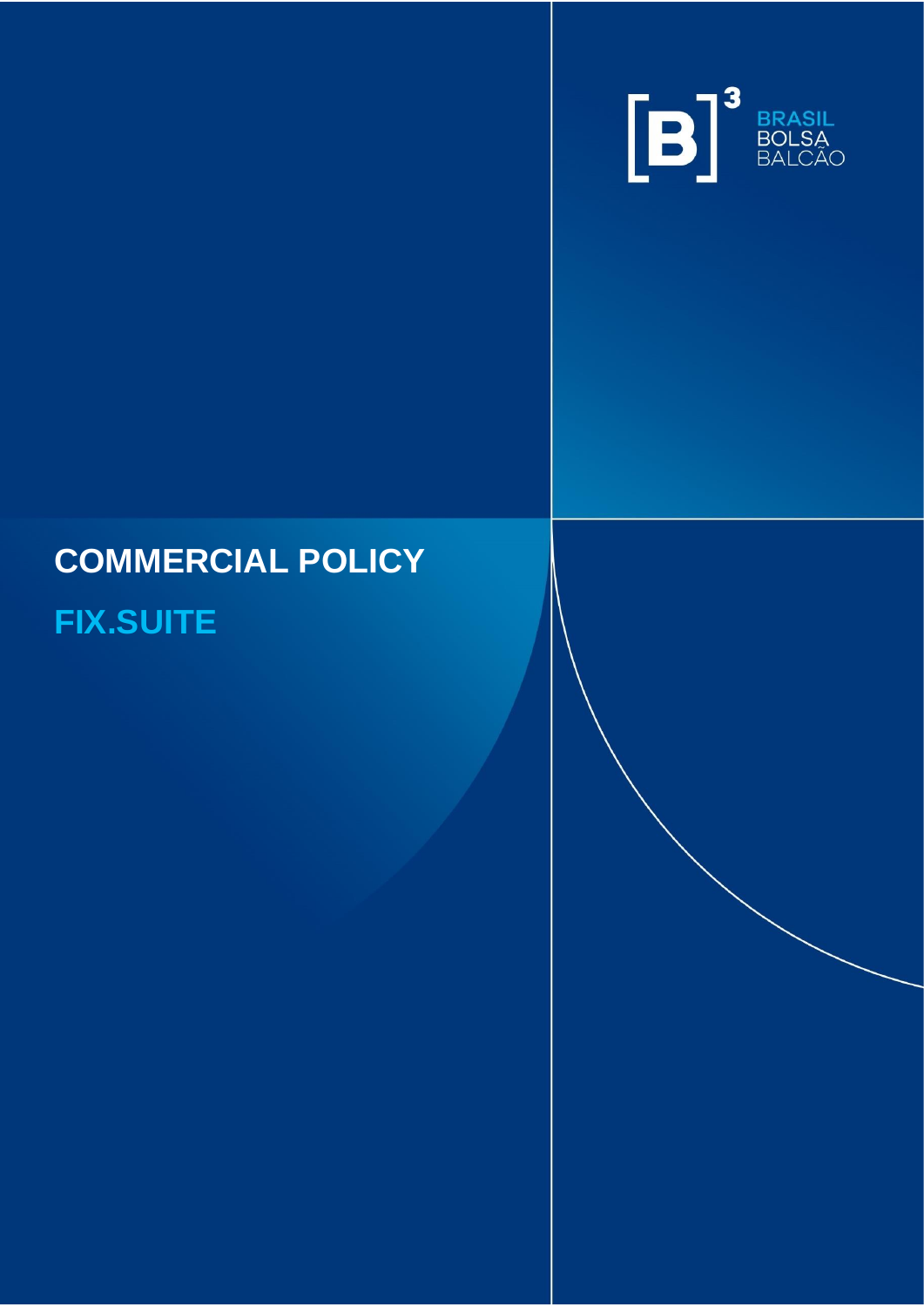

# **CONTENTS**

|                | <b>Summary</b>                                        |
|----------------|-------------------------------------------------------|
|                |                                                       |
| $\mathbf 1$    |                                                       |
| 2 <sup>1</sup> |                                                       |
|                | 2.1 PRE-REGISTRATION OR VOICE ENTRY  5                |
|                |                                                       |
| 3 <sup>1</sup> |                                                       |
|                |                                                       |
| 4              | <b>CERTIFICATION AND ACCESS TO THE ENVIRONMENT  7</b> |
| 5              |                                                       |
| 6              |                                                       |
| $\overline{7}$ |                                                       |
| 8              |                                                       |
| 9              |                                                       |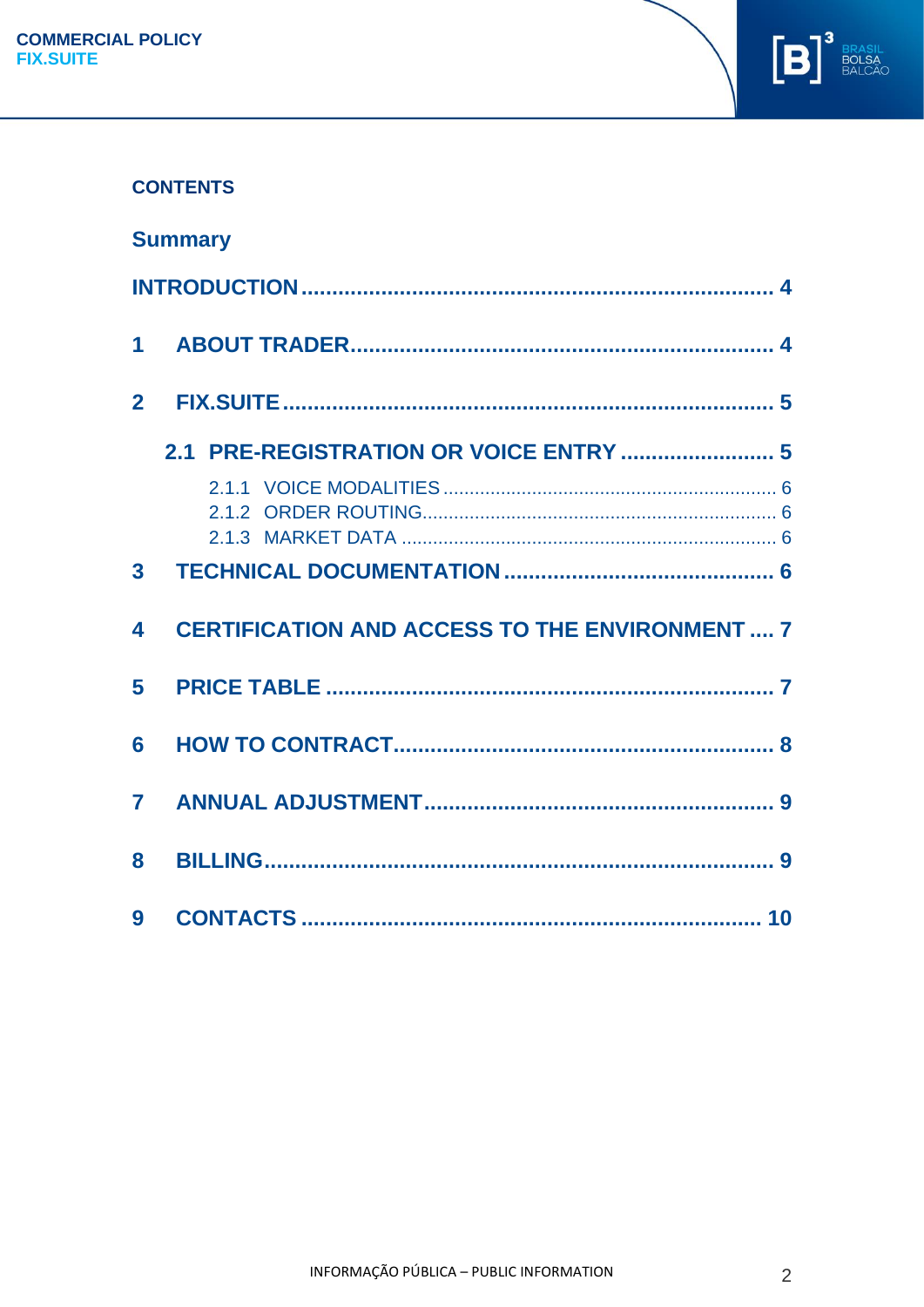

# **CHANGE LOG**

| <b>Date</b>      | <b>Version</b> | <b>Description</b>                                                                                                    | <b>Responsible</b><br>area |
|------------------|----------------|-----------------------------------------------------------------------------------------------------------------------|----------------------------|
| <b>July 2020</b> | 1.0            | First draft                                                                                                           | <b>VPC</b>                 |
| December 2020    | 1.1            | Inclusion of FIX.SUITE Order Entry<br>adjustments to encompass<br>and<br>Decarbonization Credits (CBIO) in<br>TRADER. | <b>VPC</b>                 |
| April 2022       | 1.2            | Adding the module Order Entry on<br>with FIX.SUITE<br>Order<br>screen<br>Entry.                                       | <b>VPC</b>                 |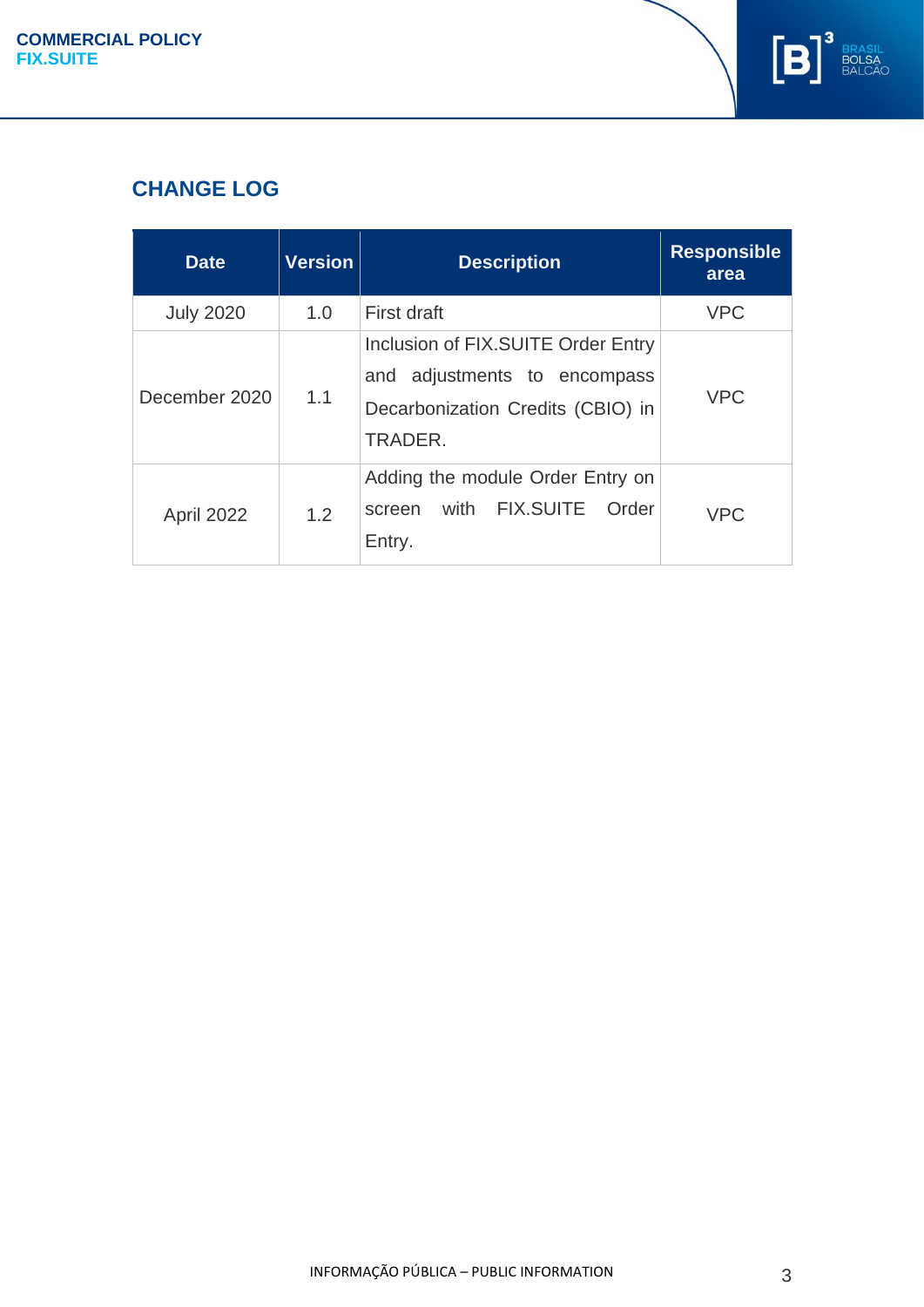

# <span id="page-3-0"></span>**INTRODUCTION**

This Commercial Policy describes the rules and conditions for contracting **FIX.SUITE**, order routing, **MARKET DATA**, and pre-registration trade services through automated connections to the **TRADER** fixed income electronic trading platform.

# <span id="page-3-1"></span>**1 ABOUT TRADER**

**TRADER** is B3's electronic trading platform for fixed income products. It was developed to provide agility in these transactions by bringing OTC market dynamics to the electronic environment, seeking to ease transactions and increase liquidity.

On the **TRADER** platform, federal government bonds and the following private securities are available for trading: agribusiness receivables certificates (CRA), mortgage-backed securities (CRI), closed-end fund shares (CFF) and Decarbonization Credits (CBIO).

**TRADER** platform provides to the users seven distinct trading modules\*:

- **1.** Voice
- **2.** Screen (cross orders or via brokerage house)
- **3.** Request for Quotes (RfQ)
- **4.** Limit Order Volume Clearing (LOVC)
- **5.** Volume Clearing (VC)
- **6.** Bond Call (Electronic bond auction)

\*The modules of the **TRADER** platform are defined in its respective Manual de Normas da Plataforma Eletrônica, available at [www.b3.com.br,](http://www.b3.com.br/) Regulation, Regulations and manuals, Trading, CETIP UTVM Segment, Manual de Normas da Plataforma Eletrônica

**TRADER** platform also has an electronic trading screen aimed at front office professionals of participant institutions that have Right to Access B3's OTC Trading Platform.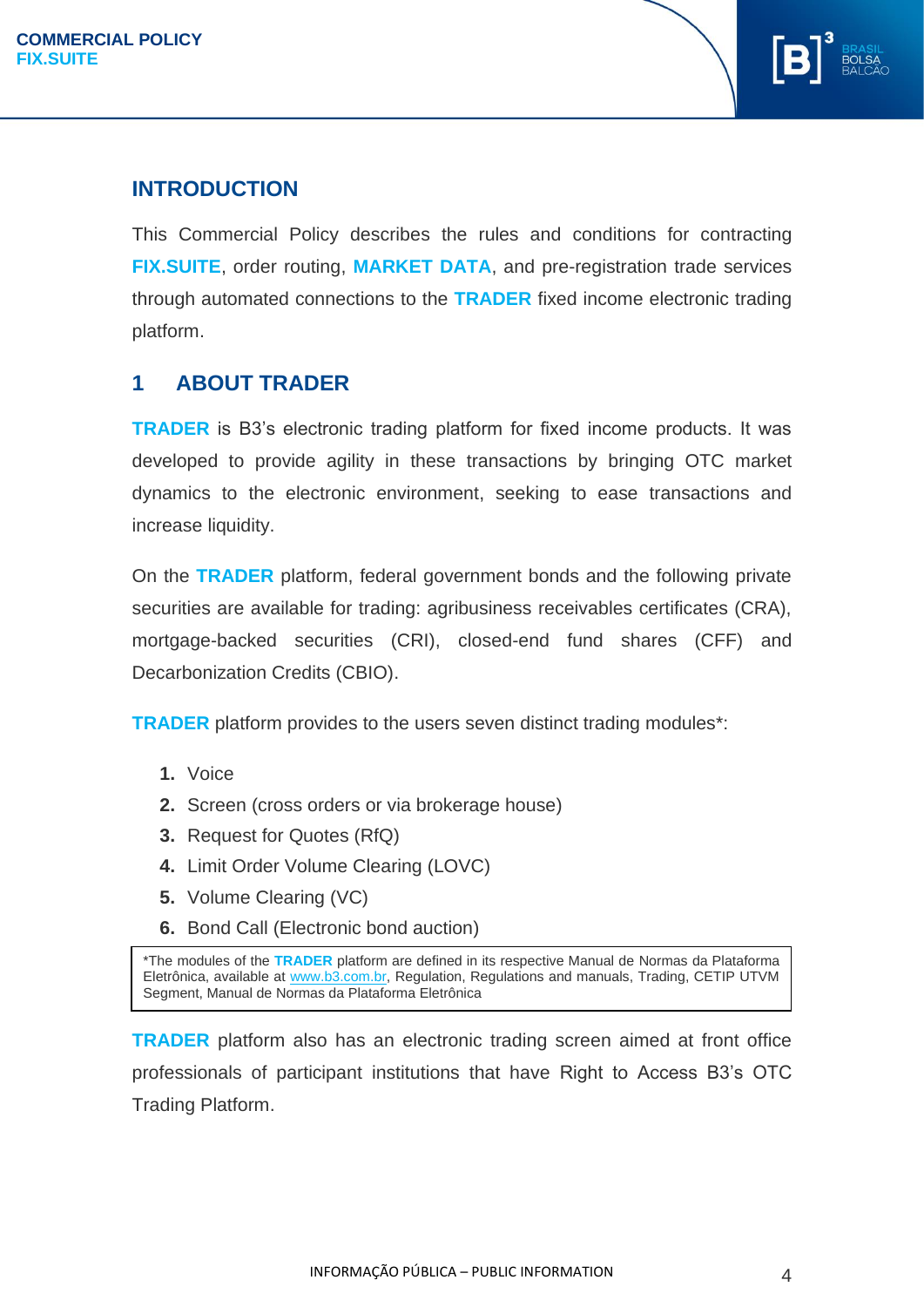

Meeting the demands from the fixed income market, B3 has created alternatives so that participants with Right to Access B3's OTC Trading Platform are able to obtain maximum value from its electronic trading services, through **FIX.SUITE**.

This document will describe the commercial details of **FIX.SUITE** and its main services.

# <span id="page-4-0"></span>**2 FIX.SUITE**

**FIX.SUITE** is a set of technology services that allows the B3's OTC participants systems to access the **TRADER** platform via TCP/IP automated connections that use Financial Information eXchange (FIX) messaging in its 4.4 version.

In this way, by the provision of FIX sessions, market participants that have the Right to Access B3's OTC Trading Platform can exchange messages with the **TRADER** platform to consume order routing services, receive **MARKET DATA**, voice entry, and execute Requests for Quotes (RFQ).

At present, only trade pre-registration (or Voice entry) and order routing are available for **TRADER** services. At the proper time B3 will inform the market about the evolution of **FIX.SUITE** and the addition of new services.

### <span id="page-4-1"></span>**2.1 PRE-REGISTRATION OR VOICE ENTRY**

The purpose of Voice is to provide the market with timely information about the buying and selling asset transactions (as established in the B3's OTC rules), via trading desk.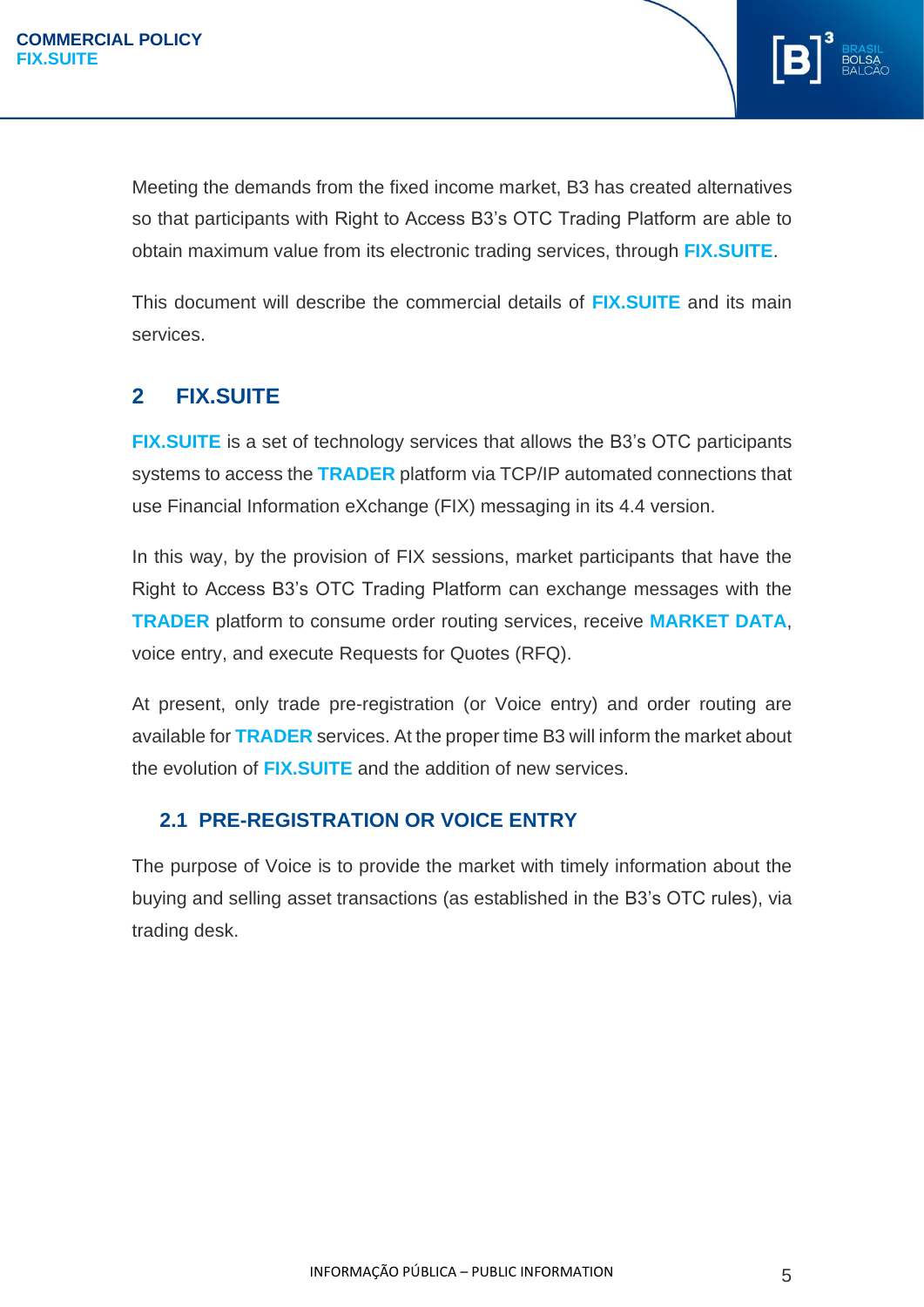

#### **2.1.1 VOICE MODALITIES**

<span id="page-5-0"></span>**FIX.SUITE VOICE** offers the market a choice of three types of pre-registrations or voice entry, provided in accordance with each category of institution that has access to the **TRADER** platform, as described below.

| <b>Modality</b>                   | <b>Functionality</b>                                                                                                                               |  |  |
|-----------------------------------|----------------------------------------------------------------------------------------------------------------------------------------------------|--|--|
| <b>Funds Transfer Voice</b>       | Allows the manager to enter Voice for the transfer of positions<br>between funds, if there is a standard intermediary registered in<br>the system. |  |  |
| <b>Simple Voice</b>               | Allows the participant to enter Voice to confirm its counterparty.                                                                                 |  |  |
| Prime Broker Voice <sup>(1)</sup> | Allows the brokerage house to enter Voice for counterparties<br>that are its clients (intermediation).                                             |  |  |

Note: (1): functionality in development. Its launch will be duly informed to the market in a specific communication.

#### <span id="page-5-1"></span>**2.1.2 ORDER ROUTING**

**FIX.SUITE** also provides order routing to the **TRADER** platform, which allows the market to automate its processes, promoting greater agility and operating efficiency. Order routing via **FIX.SUITE** sessions is available for the bond electronic auction module (Bond Call module). B3 will inform at the proper time the availability of **FIX.SUITE** for automated interaction with the other modules of the **TRADER** platform.

#### **2.1.3 MARKET DATA**

<span id="page-5-2"></span>Services for receiving **MARKET DATA** from the **TRADER** platform via **FIX.SUITE** will be provided to the market at a future date. Details will be shared with the market via a specific communication.

### <span id="page-5-3"></span>**3 TECHNICAL DOCUMENTATION**

The technical documentation of the FIX messaging of **FIX.SUITE** and the connectivity rules are available at [www.b3.com.br,](http://www.b3.com.br/) Solutions, Connectivity, FIX.SUITE.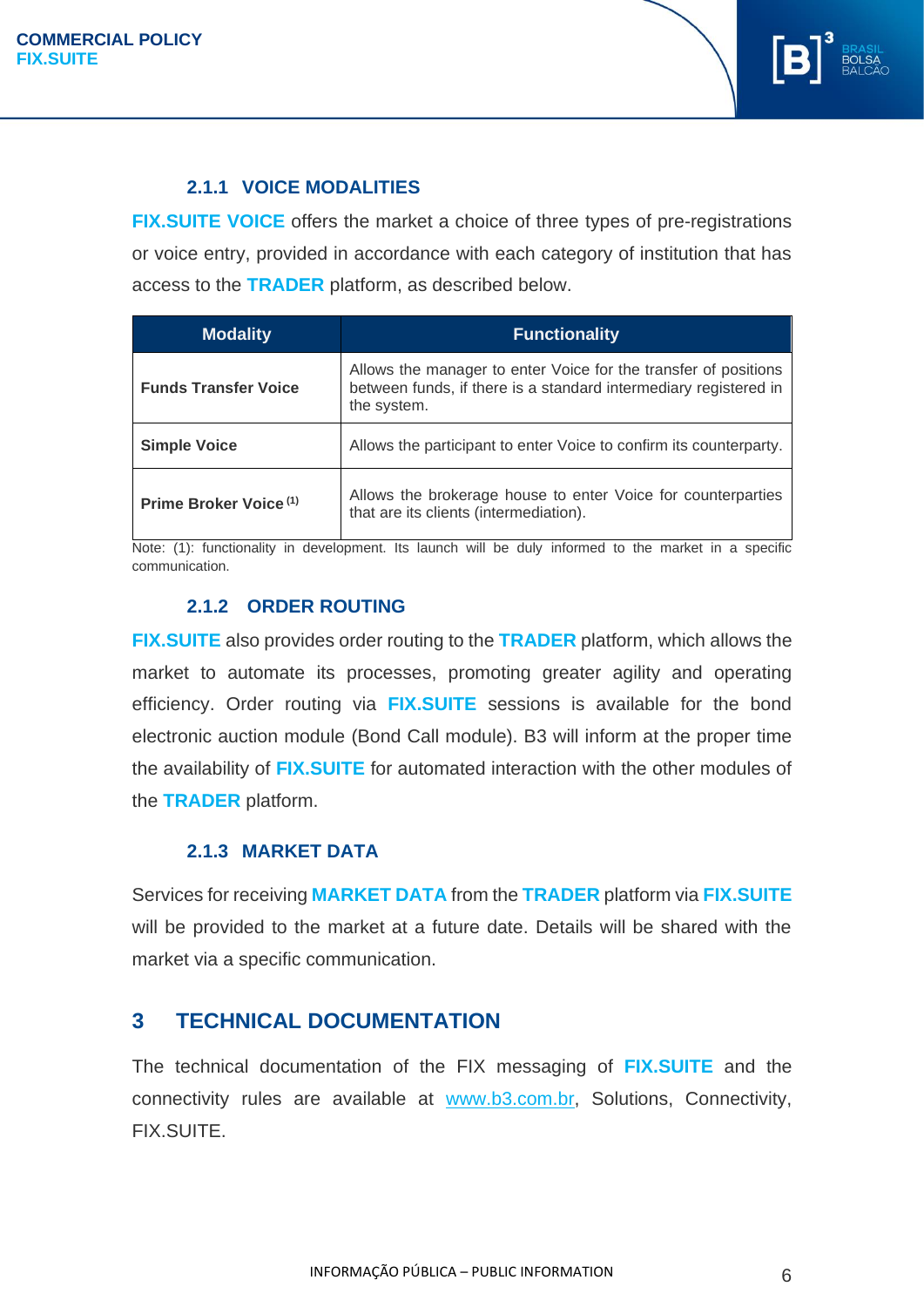

# <span id="page-6-0"></span>**4 CERTIFICATION AND ACCESS TO THE ENVIRONMENT**

Information regarding the certification process is available at [www.b3.com.br,](file://///nascorusr/Shares/Intra_Superintendencias/58/Sup.%20de%20Produtos%20de%20Front%20e%20Middle/TRADER/2020%20-%20Melhorias%20Trader/FIX.SUITE/Política%20Comercial/Somente%20Voice/www.b3.com.br) Solutions, Connectivity, FIX.SUITE, How to certify.

**Important**: Only those applications previously certified by B3 will be authorized to connect to the **FIX.SUITE** production environment.

# <span id="page-6-1"></span>**5 PRICE TABLE**

| <b>FIX.SUITE</b>                  |                       |                                     |                        |                               |  |  |  |  |
|-----------------------------------|-----------------------|-------------------------------------|------------------------|-------------------------------|--|--|--|--|
|                                   | <b>Activation fee</b> | <b>Monthly value</b><br>per session | % of Discounts         |                               |  |  |  |  |
| <b>Service</b>                    |                       |                                     | <b>Market</b><br>maker | <b>Not</b><br>market<br>maker |  |  |  |  |
| Voice TPF                         | <b>BRL 600.00</b>     | BRL 2,500.00                        | $0\%$                  | $0\%$                         |  |  |  |  |
| Voice TP                          | <b>BRL 600.00</b>     | BRL 2,500.00                        | $0\%$                  | $0\%$                         |  |  |  |  |
| <b>Voice CBIO</b>                 | <b>BRL 600.00</b>     | BRL 2,500.00                        | $0\%$                  | $0\%$                         |  |  |  |  |
| <b>Order Entry TPF</b>            | <b>BRL 600.00</b>     | BRL 2,500.00                        | 100%                   | $0\%$                         |  |  |  |  |
| Order Entry TP                    | <b>BRL 600.00</b>     | BRL 2,500.00                        | 100%                   | $0\%$                         |  |  |  |  |
| <b>Order Entry</b><br><b>CBIO</b> | <b>BRL 600.00</b>     | BRL 2,500.00                        | 100%                   | $0\%$                         |  |  |  |  |
| <b>Trader Link</b><br>Spreadsheet | <b>BRL 600.00</b>     | BRL 2,500.00                        | 100%                   | 100%                          |  |  |  |  |

The following price table became available as **of July 13, 2020**.

The activation fees for each **FIX.SUITE** session are charged once, upon contracting the service.

Participants in the OTC segment's market maker programs have a 100% discount on sessions dedicated to the instruments in the program in which the participants are certified.

The sessions dedicated to Trader Link Spreadsheet are created in proprietary infrastructure that is scaled for this type of use and which therefore has a 100% discount on the monthly value per session until **June 31, 2023**, extendable at the sole discretion of B3. If B3 detects those sessions dedicated for Trader Link Spreadsheet are being used for other applications, discounts will be removed until the issue has been resolved. If the user does not resolve the issue within the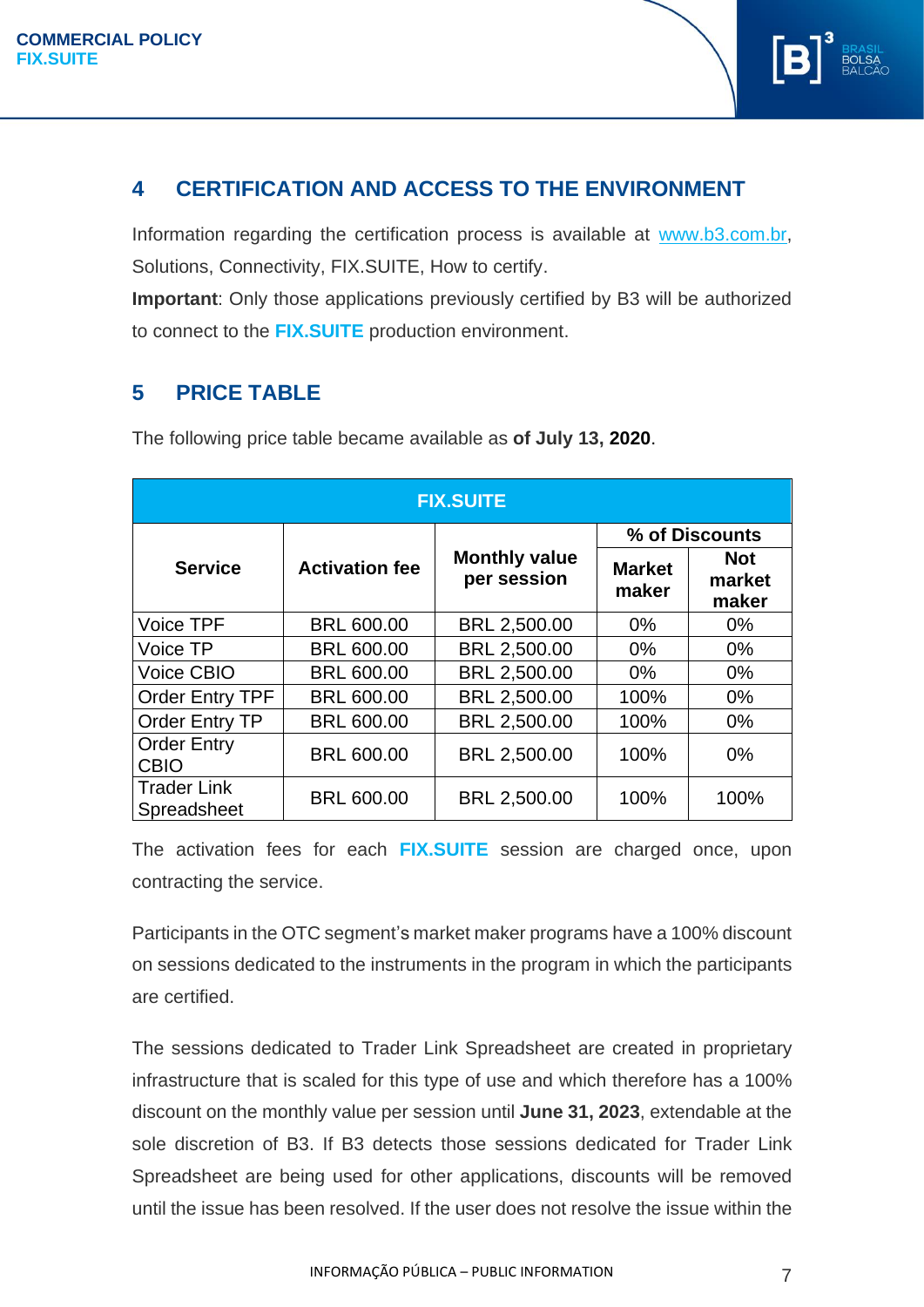

# <span id="page-7-0"></span>**6 HOW TO CONTRACT**

To have access to the **FIX.SUITE**, institutions must meet the conditions described below.

- Participants that have access to the B3 Extranet, must contract the **FIX.SUITE** services through the CSNET system.
- Participants that do not have access to B3's Extranet must contract via email at [contratacao@b3.com.br](mailto:contratacao@b3.com.br) or telephone on +55 11 2565-5080.
- The contracting participant must sign the Single Agreement for Access to B3's Technology Infrastructure and Technology Systems and Services, a document that governs FIX.SUITE contracting rights and obligations. This document is available at [www.bvmfnet.com.br,](http://www.bvmfnet.com.br/) menu Serviços > Contrato Único > Minuta Contrato Único. If the institution does not have access to **B3**'s Extranet, it must contact Services Contracting by email at [contratacao@b3.com.br](mailto:contratacao@b3.com.br) or by telephone on +55 11 2565-5080.

All participants that wish to access the **FIX.SUITE** must have the Right to Access B3's OTC Trading Platform.

Information about the procedures necessary to obtain the Right to Access B3's OTC Trading Platform is available at [www.b3.com.br,](http://www.b3.com.br/) Regulation, Regulatory Framework, Regulations and manuals, How it works, Access, OTC B3, Manual de Normas de Direito de Acesso.

B3 reserves the right to limit the hiring of the additional number of sessions per participant, aiming to attend to the largest possible number of participants that still have not hired sessions. These measures shall be adopted temporarily, if necessary, until the **FIX.SUITE** technology infrastructure is adjusted, with a subsequent increase to the number of sessions offered to the participants.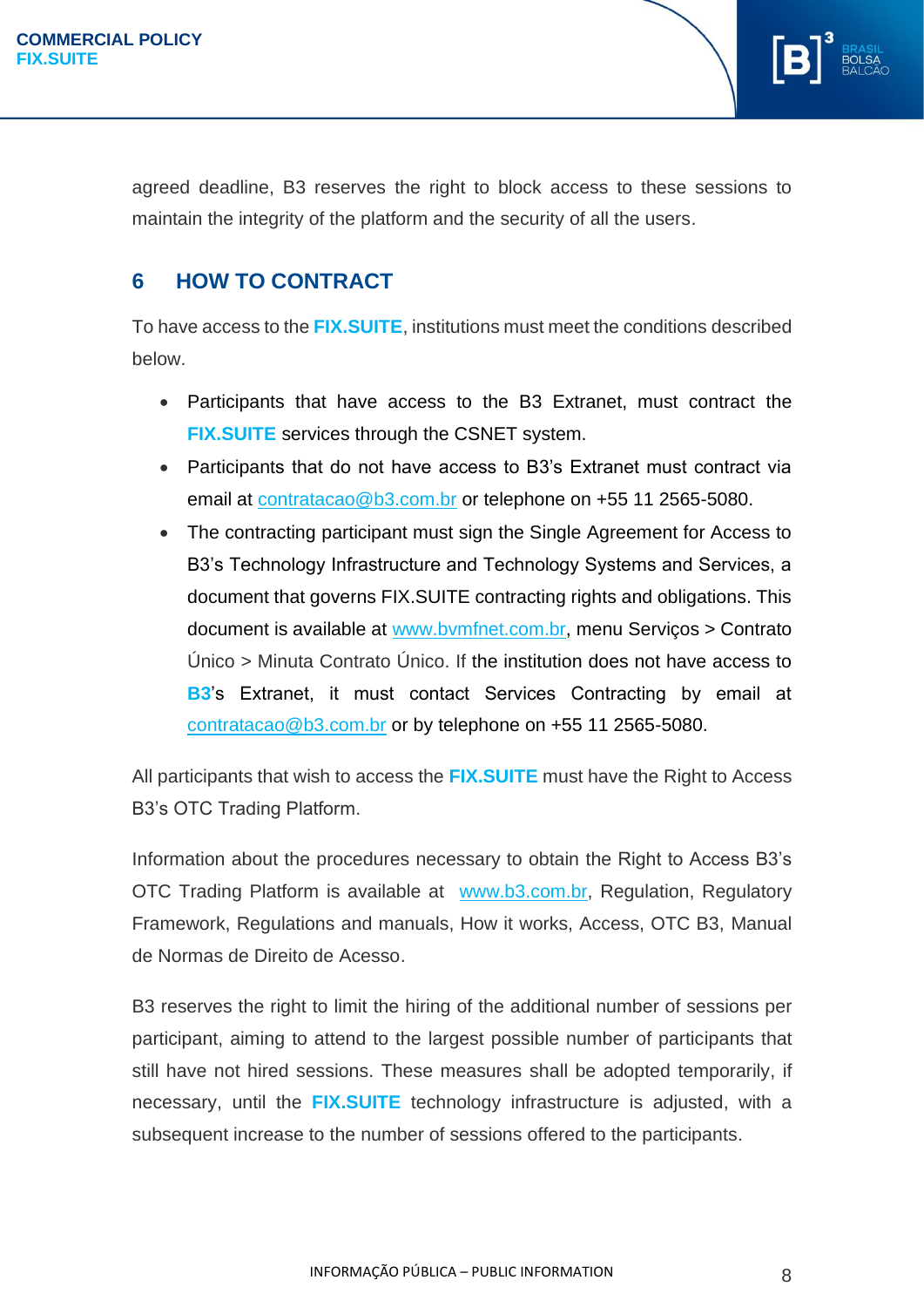

# <span id="page-8-0"></span>**7 ANNUAL ADJUSTMENT**

The values in Brazilian Reais contained in this Commercial Policy will be adjusted annually every January or in accordance with a specific communication to the market, by the inflation rate measured in the previous year's Extended Consumer Price Index (IPCA/IBGE).

# <span id="page-8-1"></span>**8 BILLING**

Product use will either be billed monthly by a payment slip issued by **B3** and emailed to the address given by the contracting party, or the existing form of billing for Cetip UTVM Segment participants will remain in place.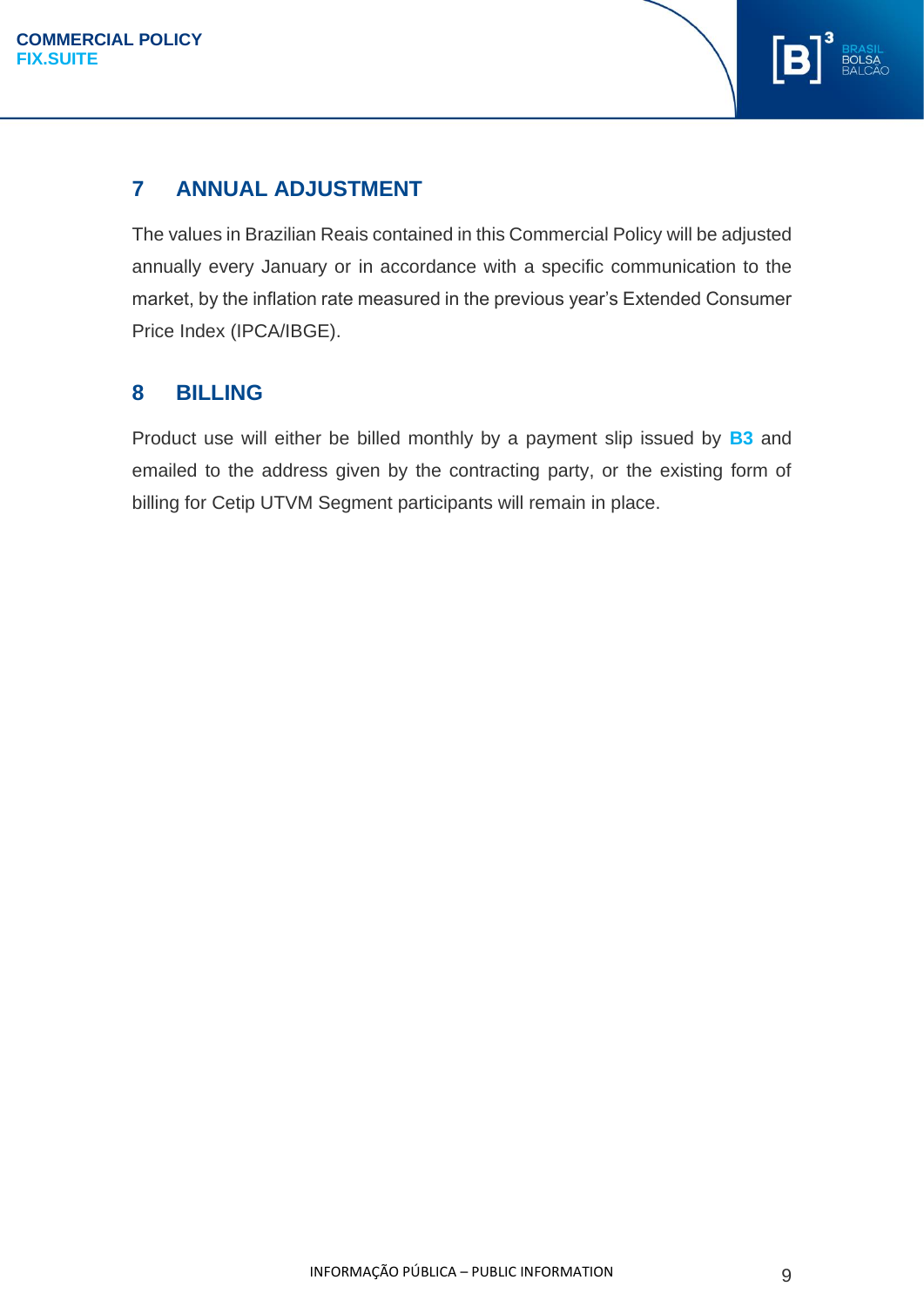

# <span id="page-9-0"></span>**9 CONTACTS**

| <b>SUBJECT</b>                                                                  | <b>EMAIL</b>                   | <b>TELEPHONE</b> |
|---------------------------------------------------------------------------------|--------------------------------|------------------|
| Institutions'<br>registration                                                   | cadastro@b3.com.br             | +55 11 2565-5070 |
| <b>FIX.SUITE</b> services<br>contracting                                        | contratacao@b3.com.br          | +55 11 2565-5080 |
| Systems certification                                                           | tradingcertification@b3.com.br | +55 11 2565-5029 |
| Projects and<br>suggestions                                                     | produtosfront@b3.com.br        | +55 11 2565-5996 |
| Operationalization of<br>the TRADER Platform                                    | negociacao@b3.com.br           | +55 11 2565-5022 |
| <b>FIX.SUITE</b><br>functionality and<br><b>TRADER</b> platform<br>connectivity | suporteanegociacao@b3.com.br   | +55 11 2565-5021 |